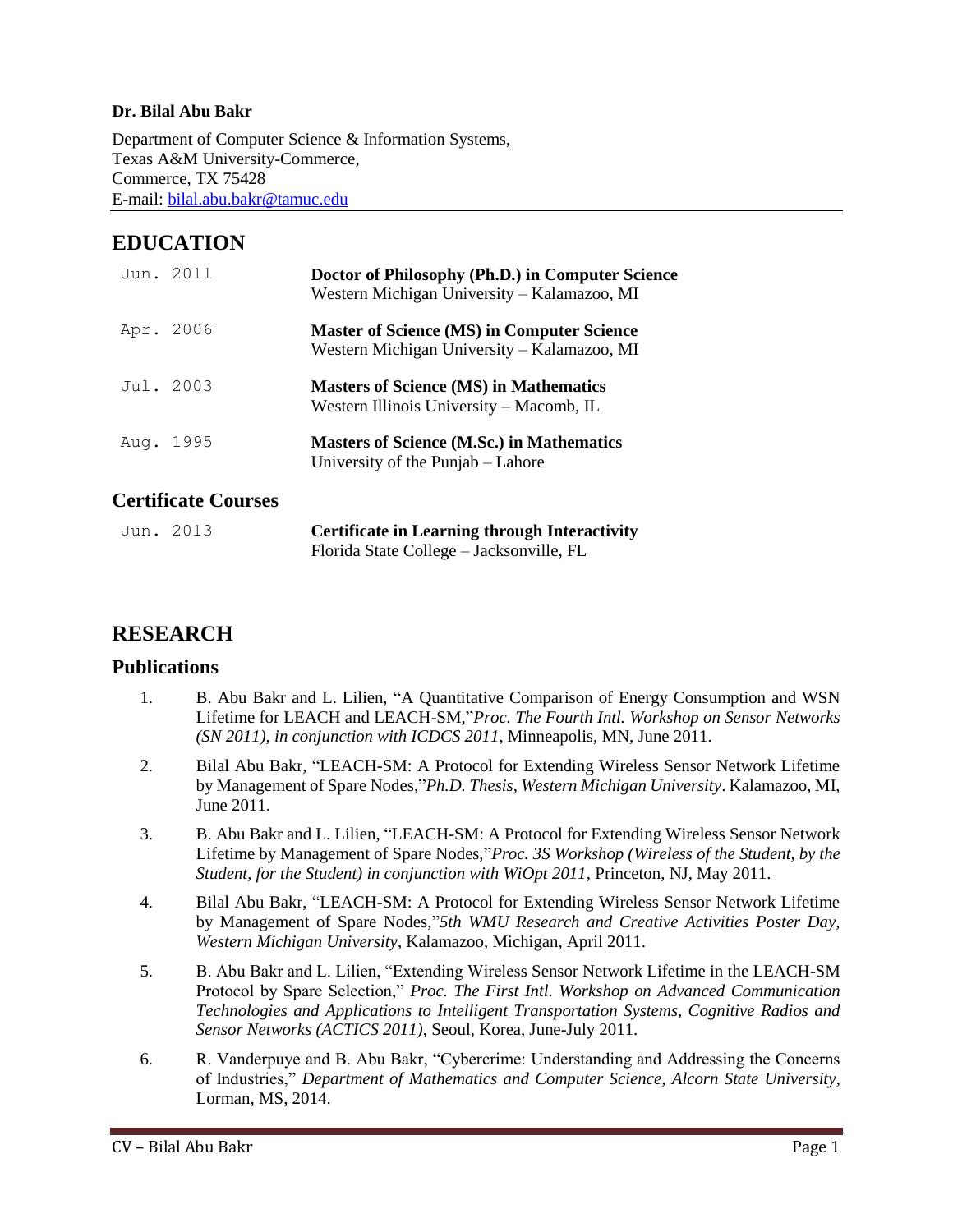- 7. B. Abu Bakr and L. Lilien, "Extending Lifetime of Wireless Sensor Networks by Management of Spare Nodes," *Proc. The 2nd International Workshop on Communications and Sensor Networks (ComSense-2014) in conjunction with the 9th International Conference on Future Networks and Communications (FNC-2014)*, Niagara Falls, Ontario, Canada, August 2014.
- 8. B. Abu Bakr and L. Lilien, "Comparison by Simulation of Energy Consumption and WSN Lifetime for LEACH and LEACH-SM," *Proc. The 9th International Conference on Future Networks and Communications (FNC-2014) in conjunction with the 11th International Conference on Mobile Systems and Pervasive Computing (MobiSPC'14)*, Niagara Falls, Ontario, Canada, August 2014.
- 9. B. Abu Bakr and D. Williams, "Enemy at the gate threats to cloud computing security," *Proc. The Journal of the Mississippi Academy of Sciences*, Hattiesburg, USA, February 2016.
- 10. B. Abu Bakr and D. Hogland, "Online Interactions in the Era of Social Media," *Proc. The Journal of the Mississippi Academy of Sciences (Abstract)*, Hattiesburg, USA, January 2017.
- 11. B. Abu Bakr and U. Nagapuri, "Connectivity Constraints that Govern Internet Management," *Proc. The Journal of the Mississippi Academy of Sciences (Abstract)*, Hattiesburg, USA, January 2017.
- 12. D Kwon, I Jeong, G Yoon, B. Abu Bakr and K. P. Kim, "A Study on Probabilistic Schedule Estimation and Refinement of the Small and Medium-Sized Software Development Projects," *Proc. 10th International Conference on Computer and Automation Engineering (ICCAE 2018)*, Brisbane, Australia.

### **Grant Proposal**

- 1. Donzell Lee, Bilal Abu Bakr and Ping Zhang, "Improving Student Success in STEM Foundation Courses," *The Association of American Colleges and Universities and Project Kaleidoscope (AAC&U/PKAL)*, January 2014.
- 2. Sony Rapid Alert System for Enhanced Night-vision (RASEN), October 2016
- 3. Faculty Research Enhancement Program (FREP), April 2017

### **Talks and Presentations**

- 1. "Using Blackboard to create tests and surveys" at Arts and Sciences Seminar Series, *Alcorn State University*, October 2014.
- 2. "LEACH-SM: A Protocol for Extending Wireless Sensor Network Lifetime by Management of Spare Nodes," at 5th WMU Research and Creative Activities Poster Day, *Western Michigan University*, April 2011.
- 3. Mane Event Preview Day, *Texas A&M University-Commerce, October 2016*
- 4. Mane Event Preview Day, *Texas A&M University-Commerce, March 2019*

# **EMPLOYMENT RECORD**

### **Academic Positions**

| Aug. 2016 - Present | Assistant Professor – Department of Computer Science & Information |
|---------------------|--------------------------------------------------------------------|
|                     | Systems, Texas A&M University-Commerce.                            |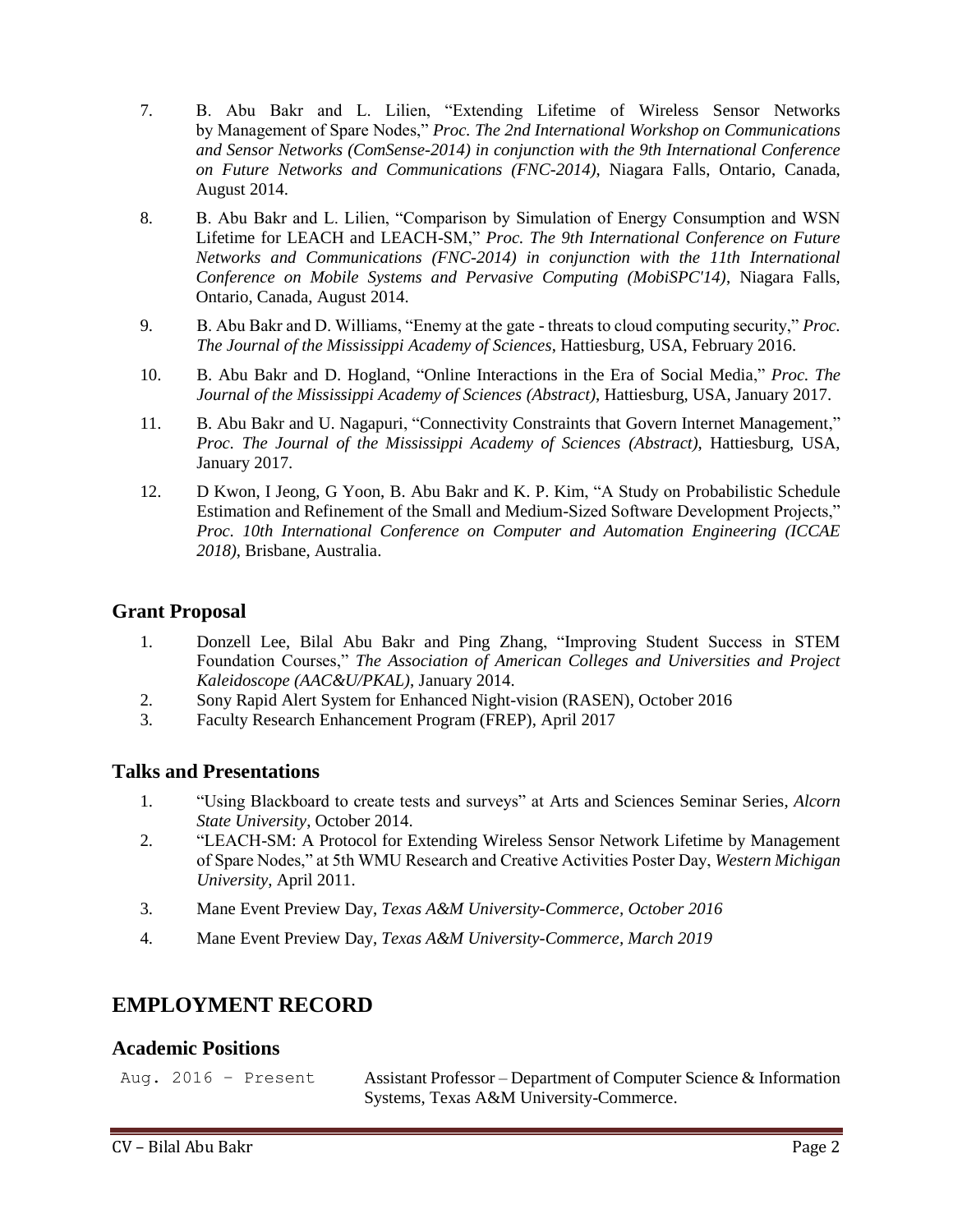| Aug. $2011 - Aug. 2016$<br>Aug. $2006 - Dec. 2010$ |  | Assistant Professor – Department of Mathematics and Computer<br>Science, Alcorn State University.<br>Doctoral Teaching Assistant – Department of Computer Science,<br>Western Michigan University. |
|----------------------------------------------------|--|----------------------------------------------------------------------------------------------------------------------------------------------------------------------------------------------------|
| Aug. $2004 - Apr. 2006$                            |  | Teaching Assistant – Department of Computer Science, Western<br>Michigan University.                                                                                                               |
| Jan. 2002 - May. 2003                              |  | Teaching Assistant – Department of Mathematics, Western Illinois<br>University.                                                                                                                    |
| Jul. 2000 - Dec. 2001                              |  | Assistant Professor – Department of Mathematics, University of<br>Management and Technology - Lahore.                                                                                              |
| Jun. 1995 - Jun. 2000                              |  | Lecturer – Department of Mathematics, University of Management<br>and Technology -Lahore.                                                                                                          |

# **Non – Academic Positions**

| Aug. $2006 - Dec. 2008$ |  | Assistant to Finance Co-Chair, High Performance Computing<br>(HiPC), Western Michigan University. |
|-------------------------|--|---------------------------------------------------------------------------------------------------|
| Aug. $2003 - May. 2004$ |  | Graduate Assistant – Technology Resource Center (COEHS),<br>Western Illinois University.          |

# **Professional Activities**

|  | Apr. 2019 - Present   | Member of Employee Appeals Committee, Texas A&M University-<br>Commerce                                                                     |
|--|-----------------------|---------------------------------------------------------------------------------------------------------------------------------------------|
|  | Oct. 2018 - Present   | <b>Chair</b> of Faculty Awards Committee Faculty Senate, Texas A&M<br>University-Commerce                                                   |
|  | Oct. 2018 - Present   | Member of Executive Committee of the Faculty Senate, Texas A&M<br>University-Commerce                                                       |
|  | Jan. 2018 - Feb. 2018 | Committee Member of International Symposium on Innovation in<br>Information Technology and Application (ISIITA)                             |
|  | Sep. $2017$ - Present | Member of Budget committee of the Faculty Senate, Texas A&M<br>University-Commerce                                                          |
|  | Sep. $2017$ - Present | Member of Faculty Senate Committee, Texas A&M University-<br>Commerce                                                                       |
|  | Sep. $2017$ - Present | <b>Chair</b> of MS admission Committee, Department of Computer<br>Science & Information Systems, Texas A&M University-Commerce              |
|  | Sep. $2017$ - Present | Member of Computer Science Federation Committee, Department of<br>Computer Science & Information Systems, Texas A&M University-<br>Commerce |
|  | Jan. 2017 - Present   | Graduate Advisor                                                                                                                            |
|  | Jan. 2017 - Present   | Program coordinators for MS in Computer Science                                                                                             |
|  | Jan. $2017$ - Present | <b>COMP</b> Exam coordinators                                                                                                               |
|  | Jan. 2017 - Present   | <b>Registration Coordinators for Graduate Students</b>                                                                                      |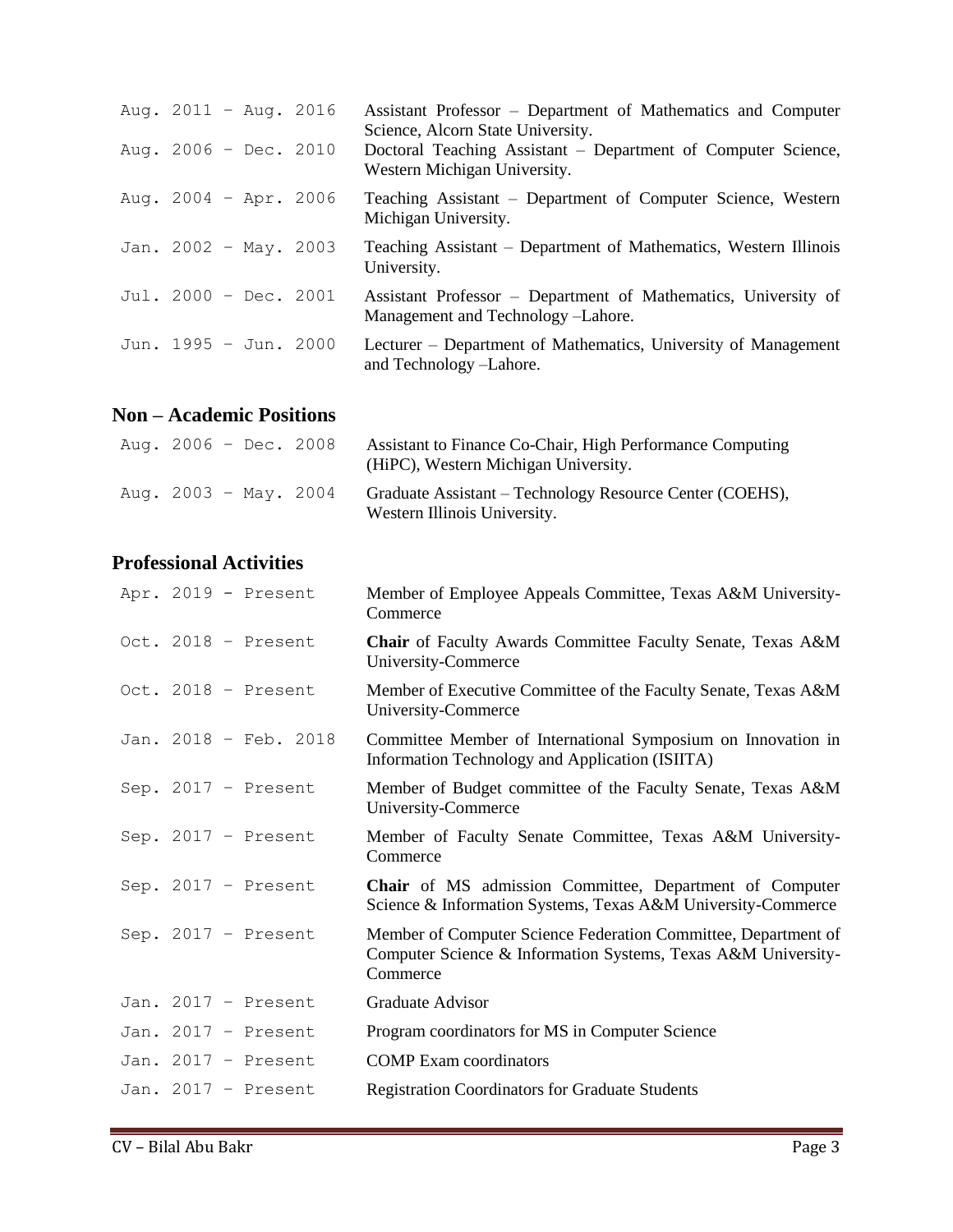| Jan. 2017 - Present   |  | Member of Student Outreach Ambassador Committee, Department of<br>Computer Science & Information Systems, Texas A&M University-<br>Commerce                                      |
|-----------------------|--|----------------------------------------------------------------------------------------------------------------------------------------------------------------------------------|
| Jan. 2017 - Present   |  | Member of Curriculum Committee, Department of Computer Science<br>& Information Systems, Texas A&M University-Commerce                                                           |
| Jan. 2017 - Present   |  | Representative of Departmental library – (library liaison), Department<br>of Computer Science & Information Systems, Texas A&M<br>University-Commerce                            |
| Aug. 2016 - May. 2017 |  | Member of Admission Committee, Department of Computer Science<br>& Information Systems, Texas A&M University-Commerce.                                                           |
| Aug. $2016$ - Present |  | Graduate Advisor of MS-Computer Science, Texas A&M University-<br>Commerce                                                                                                       |
| Aug. 2014 - Aug. 2016 |  | Member of Photography Committee, Alcorn State University                                                                                                                         |
| Oct. 2013 - Aug. 2016 |  | Member of Curriculum and Academic Affairs Committee, Alcorn<br><b>State University Faculty Senate</b>                                                                            |
| Oct. 2013 - Aug. 2016 |  | Member of Technology, Instructional Development, and Instructional<br>Services Committee, Alcorn State University                                                                |
| Sep. 2013 - Aug. 2015 |  | Chair of Curriculum Committee, Department of Computer Science,<br><b>Alcorn State University</b>                                                                                 |
| Sep. 2013 - Aug. 2016 |  | <b>Chair</b> of Technology Committee, Alcorn State University                                                                                                                    |
| May. 2013 - Aug. 2016 |  | Member of Faculty Senate Committee, Alcorn State University                                                                                                                      |
| May. 2013 - Aug. 2016 |  | Member of Faculty Affair Committee, Department of Computer<br>Science, Alcorn State University                                                                                   |
| Aug. 2011 - Aug. 2015 |  | In charge of Course Assessment and Evaluation for undergraduate<br>Computer Science courses for Southern Association of Colleges and<br>Schools (SACS), Alcorn State University. |
| Aug. 2011 - Aug. 2015 |  | In charge of Course Assessment and Evaluation for Accreditation<br>Board for Engineering and Technology (ABET), Alcorn State<br>University.                                      |

#### **Service and Involvement in the Community**

- Volunteer to judge the Technology-Related Creativity/Innovation category of the showcase 2016
- LIS Judging- Technology Category
- 2017 Federation Symposium. \*Student participants
- 2018 ARS Schedule Judges
- Judge Confirmation–Federation Graduate Student Research Symposium – Friday, March 31, 2017 at TWU
- Annual Research Symposium 2018 A&M-Commerce Annual Research Symposium will take place on Tuesday, April 03, 2018 in the Rayburn Student Center
- Judge at the 2019 A&M-Commerce Annual Research Symposium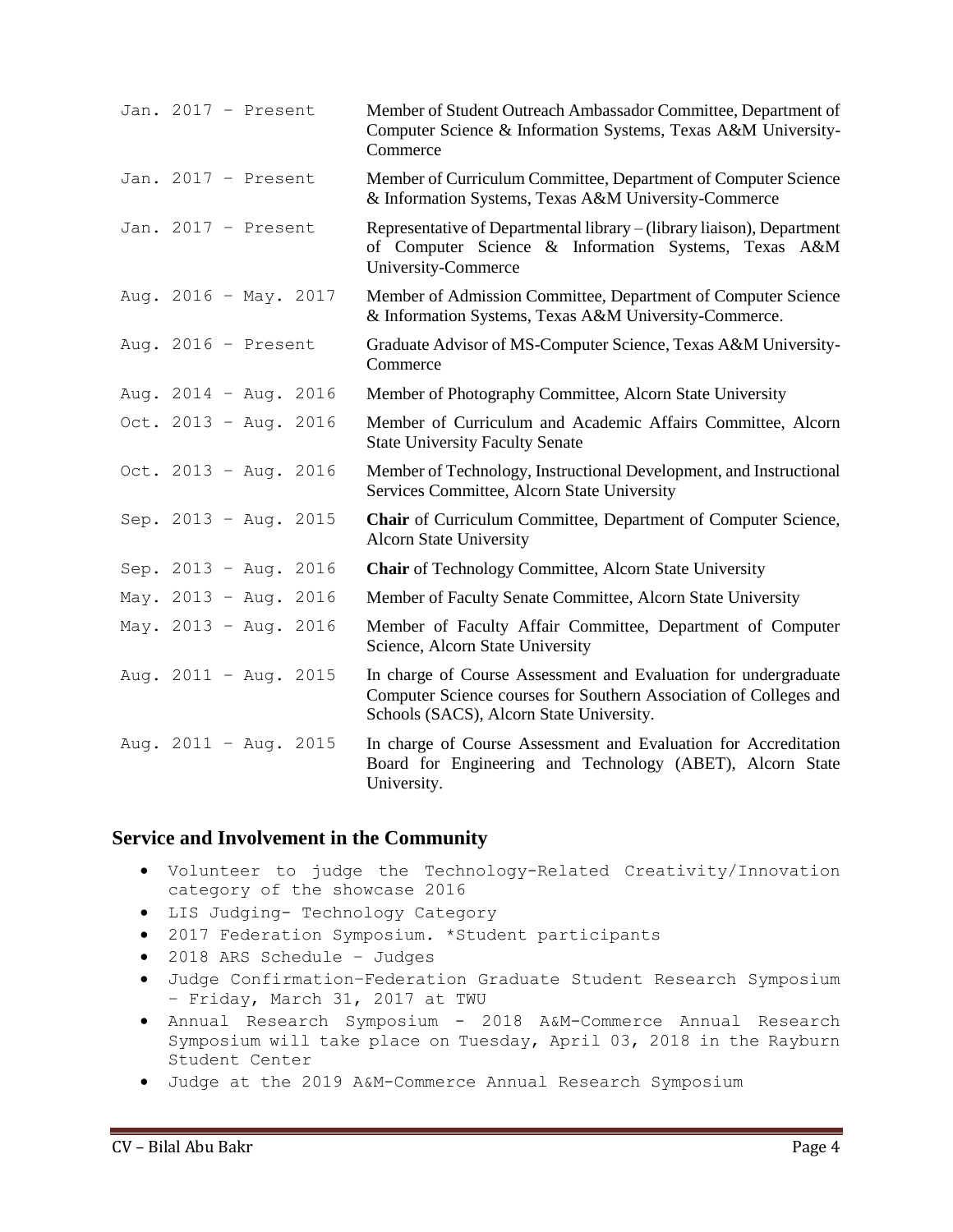### **Other Activities**

- Reviewer Transactions on Parallel and Distributed Systems.
- Reviewer Sensors, open access electronic journals, Multidisciplinary Digital Publishing Institute.
- Reviewer Journal of Wireless Mobile Networks, Ubiquitous Computing, and Dependable Applications.
- Reviewer Journal of Electrical Engineering & Electronic Technology.
- Reviewer Elsevier@ElsevierConnect

### **Conference/Workshop Chair**

- Co-Chair for the Division of Mathematics, Computer Sciences and Statistics, Mississippi Academy of Sciences, Jackson, MS 39296. 2016
- Local and invitation committee member of 2018 International Symposium on Innovation in information Technology and Application (ISIITA)

### **Students Research Supervision**

- 1. Graduate Council Representative for a proposal defense of Adel Aldawsari, Spring 2019
- 2. Jessica Y. Covarrubias, Spring 2019 Undergraduate student in the CSCI Department, TAMUC
- 3. Apelu A. McAllister, Spring 2019 Undergraduate student in the CSCI Department, TAMUC 4. Stephen B. Harwell, Spring 2019
- Undergraduate student in the CSCI Department, TAMUC 5. Akshay Patel, Spring 2019
	- MS student in the CSCI Department, TAMUC
- 6. Dylan Hogland, Fall 2016 MS student in the CSCI Department, TAMUC
- 7. UshaSree Nagapuri, Fall 2016 MS student in the CSCI Department, TAMUC
- 8. Darren Jones, Fall 2015 MS student in the MACIS Department, ASU
- 9. Sahithi Akkinepally, Spring 2015 MS student in the MACIS Department, ASU
- 10. Darren Jones, Spring 2015 MS student in the MACIS Department, ASU
- 11. Sai Kiranmayi Kamma Nadimenti, Spring 2015 MS student in the MACIS Department, ASU
- 12. Yaswanth Reddy Narasa Reddy, Spring 2015 MS student in the MACIS Department, ASU